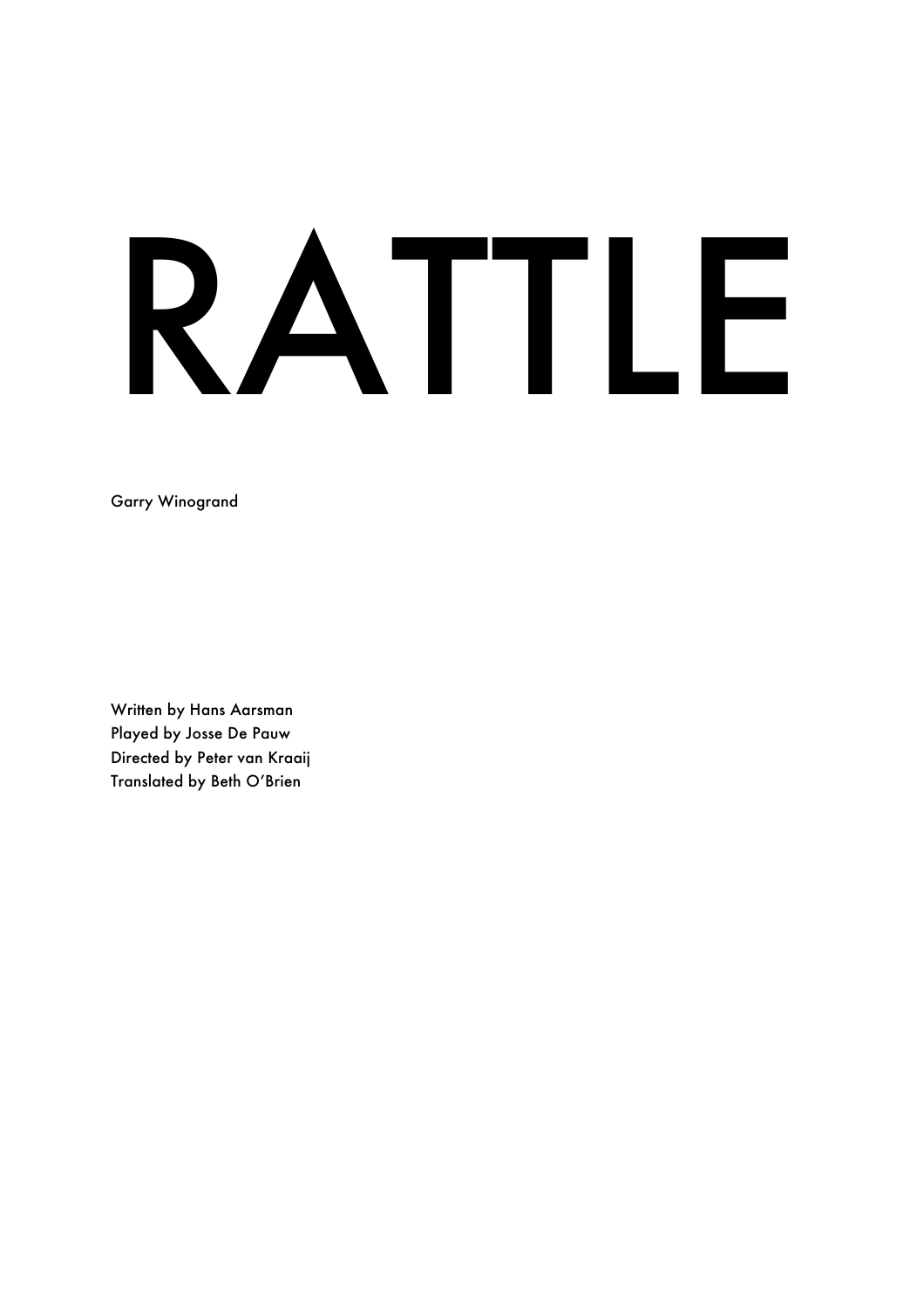I've come to the edge of the woods.

I have a treasure.

Behind me are the trees, before me the roads.

For years I've been searching in the woods. I'm holding it in my hand, my treasure, in my right hand.

I've found it.

The treasure that will make everything transparent. Will see what is. Not select, just see.

Order?

Chaos!

Life?

Theater!

Me and my treasure. Bright light, no shadows. Everything visible. The treasure that looks through everything.

Ugly?

Beautiful!

**Beautiful?** 

Ugly!

At the edge of the woods, where the roads begin. At the edge of the woods where a crowd should be waiting to behold my treasure. Where is everyone? Not a soul in sight. What treasure? Didn't I have something in my hands when I came out of the woods?

Who says what we think actually exists? Maybe what we think exists doesn't exist at all. It's like roads. First there were no roads, until more and more people kept walking in the same direction. Actually they never took shape, those roads. Routes did, though. A route isn't a road – a route is a collection of signposts.

I like cars. Did I tell you about my wife? I have a wife. Everyone's got one. Me too. And I've got a kid. I like doing things, not thinking, doing. Can't think. And I've got another kid, who's with another wife. A kid from another marriage. And another wife, who doesn't have a kid. An ex-wife. Not so great, all that. I like doing. Doing a woman. Not like having. I like machines, too, anything that has knobs and handles.

Cars, cameras. A machine between me and the world. Camera, film, five, six, seven rolls, then yesterday six. What sort of weather is it, bright light, a two-hundred-fiftieth/sixteen kind of day, you've got those. A couple of dollars for coffee, tape, a pen: I've got it all squared away in front of me, everything ready to go. Not often do you see it that way. Things are there, but you don't see them. The city buzzes in the background. I push the door open, take a step, the buzzing stops: you're right in the middle of it. Buzzing yourself. The strap wound loosely around my wrist, twice, feels good, extension of a machine. Eyes, brain, neck, shoulders, arm, elbow, wrist, hand, fingers and at the end of that chain, knobs and handles. Me and the world. Hands off! Don't choose! Collect, collect everything that's clear.

I like cars. Like to sit in front, next to the driver, open and shut the window, with the camera on my knee. So there I am. Cars are beautiful and women are beautiful, hard and soft. Women in cars: even more beautiful.

- Honey, someone's passing us on the right.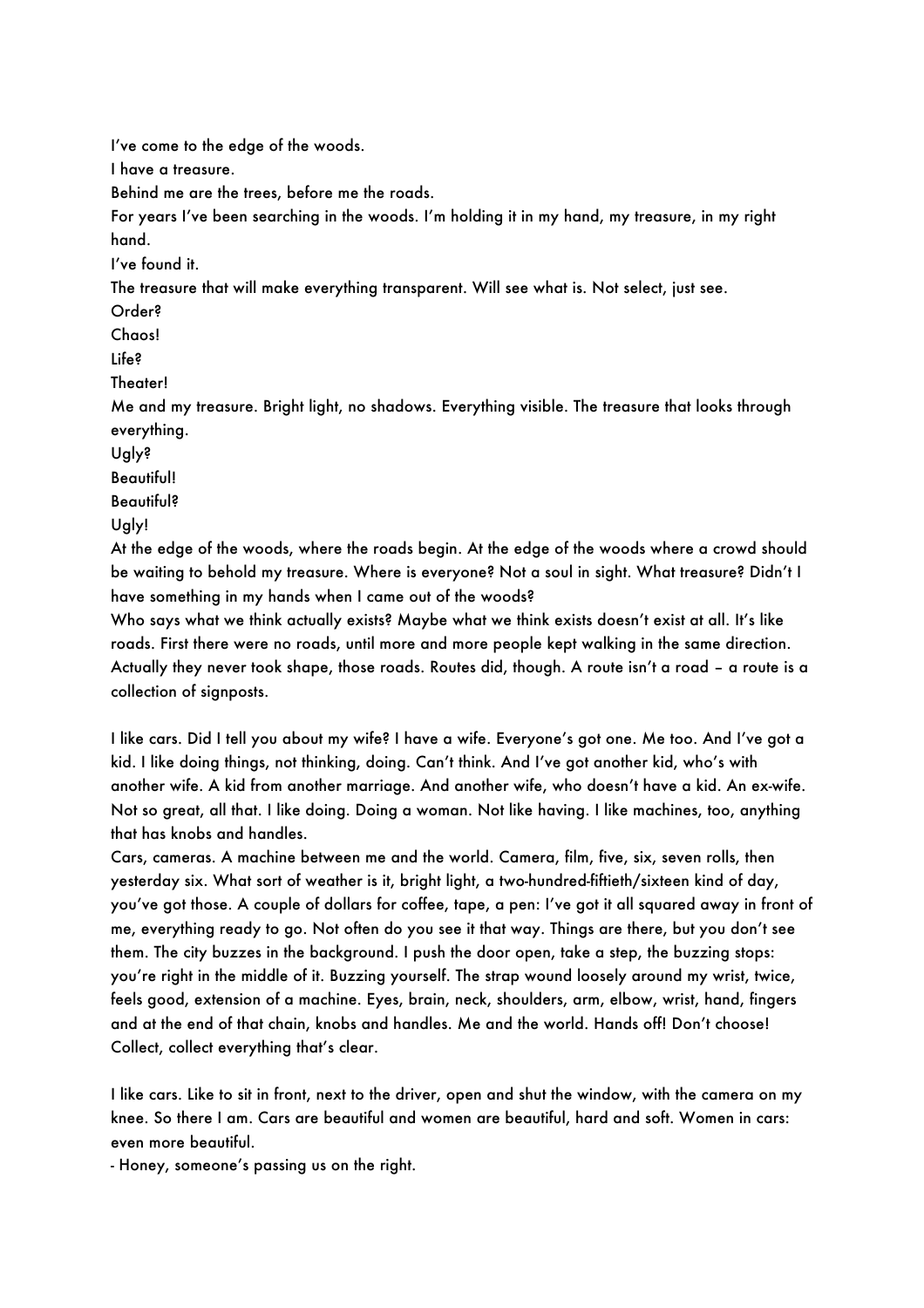- So what!
- Causes accidents, passing on the right.
- Well, tell 'em to cut it out then!
- They're doing it 'cause you're hanging in the left lane.
- I've got as much right to be driving here as they do!
- Sure, you're allowed to, as long as you move along.
- Oh, so we're not going fast enough?! That again...
- Everyone's got to maintain a certain speed in the left lane.
- Speed, yeah right, speed! So where's it say I've gotta go fast?!

And then bending towards her, ever so slowly.

- What're you up to?!
- I love you.
- Then, pressing your lips against her cheek...
- I saw that. You were looking at the speedometer.
- Why would I?

Then, saying nothing and staring straight ahead for awhile...

- You're doing forty. Is that what you'd call a left-lane speed?
- I'll be damned if I get stuck between any trucks.
- Where, what trucks?

Here we are, living in a dizzying here and now, a present that has no past or future. No memory, no wish. A man bluffs his way through this life until it gets the better of him. And that's it: pack it in, get the hell out. Didn't make much of it. Our wants and successes were cheap and pathetic. So keep your mouths shut about the past. And quit yawning. They're just sitting there yawning. And when they get home, they'll say it was all a bunch of crap. If I think someone's a pain in the neck, I say so. Or it gets printed in the paper. Since they went to school for learning to think something. This is good, this is bad. I say what I've got to say. Even if it fills up the whole place. We're lost. Do you hear what I'm saying? We weren't anything. We didn't embrace life. We thought pain was something else. Cry if you want to. We botched it. Go ahead 'n cry. A whole audience in tears...ever seen such a thing? Nobody has to know. Doesn't matter. Even these'll be the good old days some day. Wipe away that teardrop. If the whole house breaks out in tears, we'll make the papers. How old would I be by now, fifty? At least. Hey, I go way back. We know too much and do too little.

There'll come a day when it's the lunatic's turn, I mean the lunatic in here. That day will come, believe me. It might be the last day, when the Grim Reaper puts his hands on the doorknob as you lie in bed – coughing up blood. The lunatic will take control of things – do away with reason, empathy, respect. Or before that, on the day you hear: you're a goner. Or even earlier. With me it was even earlier. I couldn't breathe...it was too much for me, had to go outside. I loved her and she loved me. And it stayed that way. Fresh air. Eventually, you get fed up with certainty – you get sick and tired of it. So the lunatic cut in.(butted in?) Some strings had to be cut.

Listen. If you have to leave, you can make a choice: take a walk and never come back – the coward's choice...

Or just be honest, say you're leaving. Otherwise they'll think you're rotting away somewhere. Bite the bullet. I'm out, you say – it's over. Look them straight in the eye and say it. You're all really swell, you say, but I've gotta go. You slam the door behind you and never look back. Think about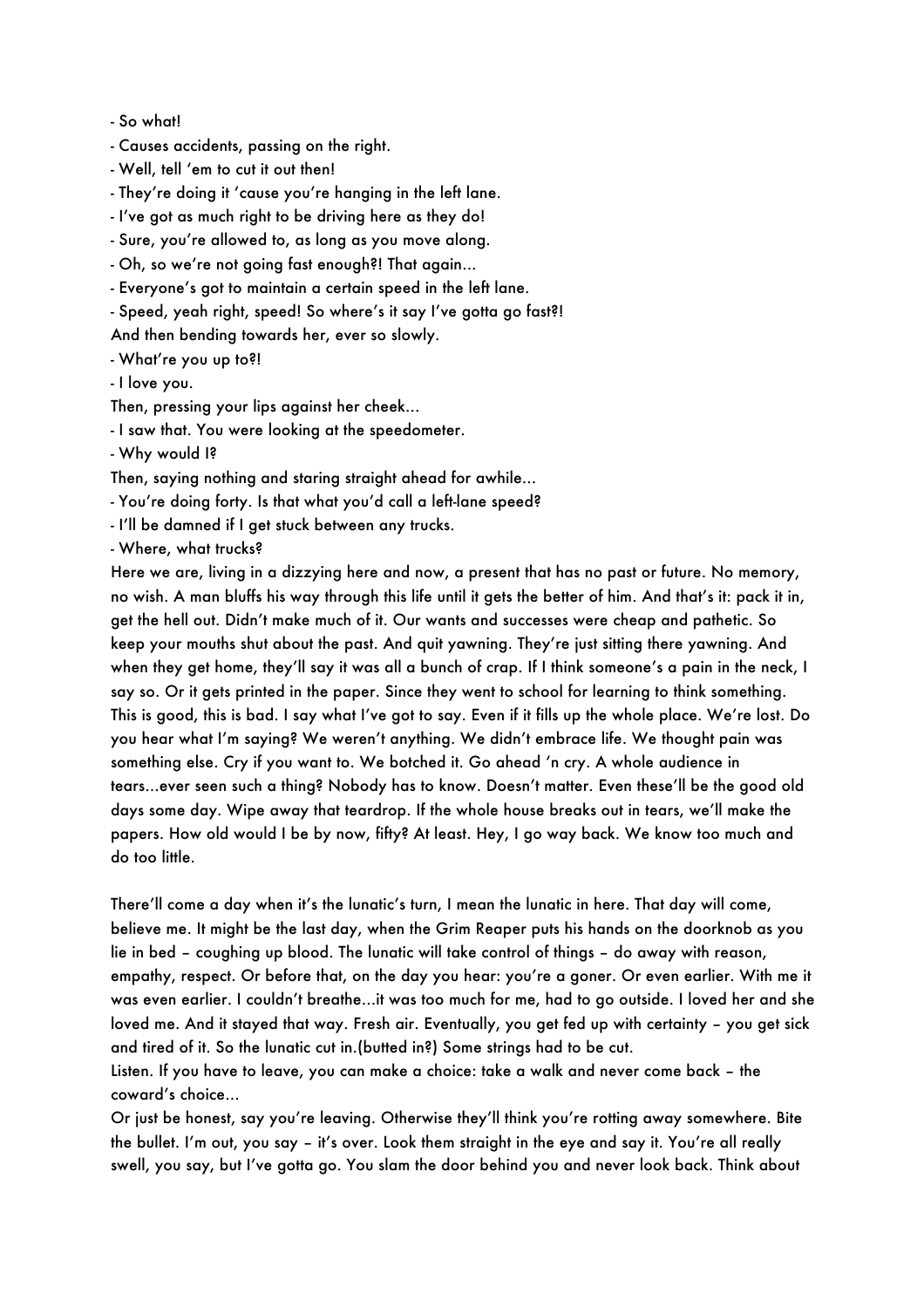it. No calling to say I miss you so much. Say what you want about it, but it sure ain't spineless. Real backbone means staying, I know. The real men stick around. They nod yes or no, move their heads back and forth according to the intonation.

Somewhere between yes and no. An answer isn't what she wants; what she wants is something to talk at.

- Twiddleedee
- Hm, hm.
- Taatatata
- Nwoagh, nwoagh
- Ratatateee.
- Oh, oh, oh.
- Piddladiddlapwee.
- Pwaob, pwaob.

And you can go on like that for years.

Or you can let things get so out of hand that she – not you – puts an end to it. Takes some patience though. Some just stay anyway, doesn't matter what you do: they stay. They try to understand you, become self-effacing. She was kind, very kind. She was beautiful; we could laugh together, we made love, she was smart, fertile. That wasn't it. None of that had anything to do with it.

Coming home. Nothing the matter. Yet some odd feeling. The old and familiar says hello again. Something's changed, but what? Like a friend who's shaved off his mustache. I open the door to the kid's room. Nothing there but a stray little crane. Gave it to him for his birthday – never saw him play with it. I know he didn't. But still, he must have put it together once. So there it is, fully assembled. Anything else? She's left what's mine: the toothbrush, the back scratcher. Basics. The pile of packing material that surrounded me every day is gone. Taken. I never cry. Slammed the door shut, and I'm outside. Everything behind me is just the way it was. Except for a few details. But that air, that fresh air. Starting over. Even if you're at home, surrounded by your own stuff and the people you love; and they love you. You'll always be a stranger. That can be stimulating, being an oddball in your own house. But not anymore: what do I care, where I am doesn't matter, I just do what I'm gonna do. I'm the nurse who rushes through the corridors of the hospital, from one room to the next.

Ever seen a movie that doesn't have a woman in it? That woman has to be conquered. Ever read a book that doesn't have a woman in it? Unreadable; a book doesn't sell without a woman in it. Life without a woman is tough. When summer comes, the winter coats go off: boobs start swaying. Atlantic waves in the streets. They know what they're doing. Why do high heels, tits, black nylons and lipstick get me so excited? Couldn't be in our genes, could it? Gets talked into us, from childhood on: how I don't know. That's the sneaky thing about free advertising. The brainwashing started the minute we got our heads above the edge of the cradle. The ads on TV aren't for laundry detergent, or lipstick, or bras, or cereal, shampoo, bath suds. All that stuff is a cover for illicit advertising: advertising for the phenomenon 'woman'. Just try giving them the cold shoulder, those women – heh, forget it. You're looking and looking – longing – and you think you've found one you can get all wrapped up in. Here she comes with her little problems, the little hurts, her past.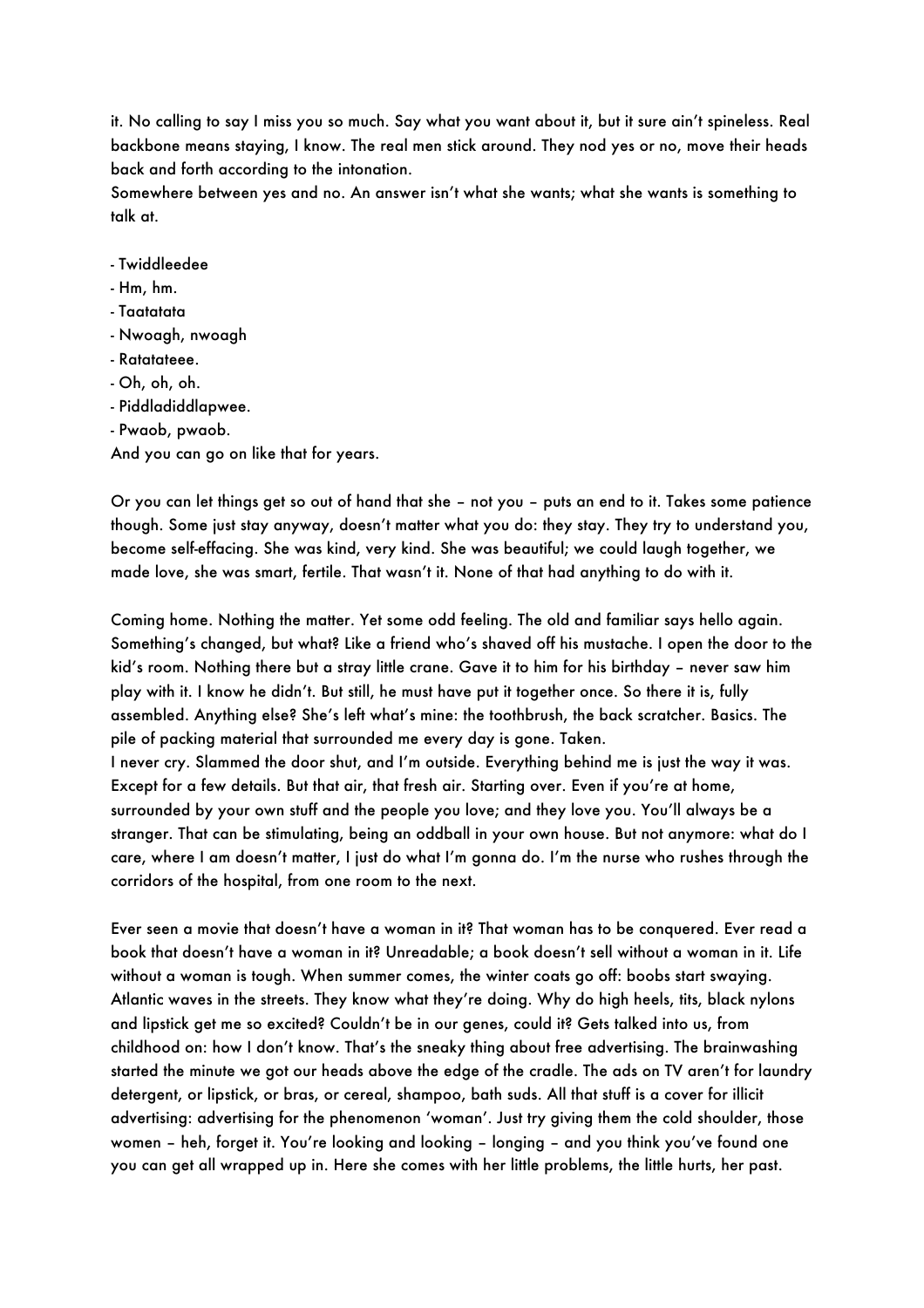Budding love. Tell me what's the matter, honey, we men say. We're all ears, all nods that say yes. And the women pour it out, tickled pink to unload their burden. There are moments when they wonder: don't men have anything from the past to set straight? Isn't there something they haven't dealt with yet? Who us? Anything? No of course not, wasn't all that bad. A real man doesn't like to complain. Women can barely imagine that, but yeah, we listen to them so gladly and with such understanding, they'll just have to take our word for it. They put every last bit of baggage out on the table: who they used to be with, how dreadful the last relationship and the one before that was. Ah how wonderful, finally, a man who understands me, a woman like this says to herself. She's talking about the two of you and what she had going with someone else, the dirty stuff that was going on. And so you tell a little about what you had going with someone else...not too much, let sleeping dogs lie. And the dream goes on for three months: then comes the now, the here. Cracks of thunder: the whole jittery house of cards comes tumbling down. And when the clouds of dust clear off, what's left standing in the midst of the ruins? Man's mission: Don't be a wet blanket. You Can Do It, You'll Get Even. I'm dead tired. Tired of holding my ground all my life, tired of all those times when it's slipped away. I can't do it anymore.

There's a switch somewhere. Actually there isn't, but just say there is. A switch on your body. Maybe that's too risky – bump against the edge of a table and the switch gets flipped. Somewhere else would be better, a secret place only you know about. It's in a case, and the case has a lock, yeah, a lock. A combination lock. No, forget that: combinations can be forgotten, and keys can get lost. Fingerprint identification, that's it. When you touch the switch, and it recognizes who you are, you can flip it. When you flip it, you're dead. Very simple, nothing complicated like putting a barrel to your head. The mere idea of a bullet penetrating your skull, ugh! Then coming out the other side of it... And still surviving. Wait and see. You'll end up paralyzed and spend the rest of your life in a wheelchair. Wobbly knees up there on the roof of an apartment building won't get you anywhere either. Those three seconds when the pavement rushes up at you, or when you smack down on top of a truck: you'll see – wheelchair. Pockets full of stones, water in your lungs. Oh yeah, head in the oven. Or a chair teetering under your feet. Is there one I'm forgetting? Stepping on the gas and shutting your eyes until the blow comes. Always the risk that you'll still be breathing when they drag your body from the wreckage. Cyanide, gulp, and a boa constrictor squeezes your throat shut. No fun either. Go for the switch. You flip it, and your last hour has come. No, your last second – as though you're turning the lights off. No corpse, no spatters, no stench, all taken care of, the drill's over, off to heaven without an audience.

So you've got this switch...

Think you'd 've already flipped it once? Give me a hand, guys. While you're sitting there... Would there have been a point in your life when you just might have flipped it. You know, done away with all the bullshit. Go ahead, give it some thought. I'm not expecting an instant answer. And even if you don't have an answer, just think about it.

About how difficult life is for some people: that's the issue. Whether it isn't because of sheer inconvenience that they're still there. The inconvenience of suicide. Must be a good many out there, I'm sure, just too bonkers to put an end to it all: they figure it's too much hassle. First head to the Wal-Mart to get a gun. Say,eh...would this be the right calibre for penetrating a skull? Take it home, where to stash it – or do we get it over with right away, tonight...naa, better not, where's that bullet gonna go, who's gonna hear the bang.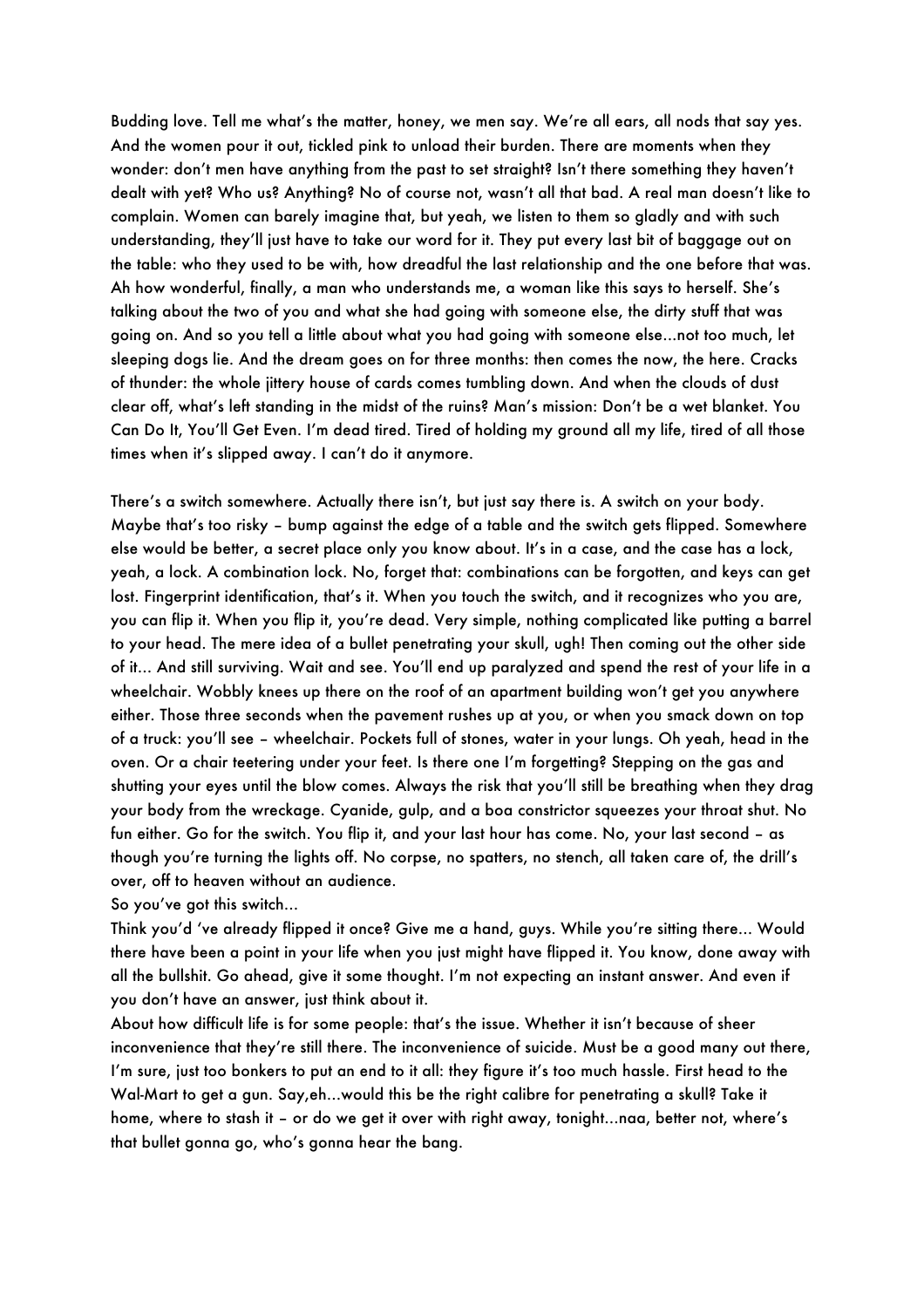If a flip of the switch, or just pressing a button, were enough to do the trick, they'd be long gone. Pulling a trigger, yech; let me have that switch. Let me press that button. Two hundred times a day, how should I put it? I'm getting completely beyond myself. Can't get any closer to not existing. To not being there: nothing quite like not being there. Open and shut the window. Wouldn't even need to load the film. Yet it goes in again every time. Five rolls a day, including weekends. Rewinding it, the roll of shot film; snapped that little trigger thirty-six times, and it's all stored away on a little roll. Put in a new one, destined to cast thirty-six glances at the world outside, each glance a twohundred-fiftieth of a second: window open, window shut...

About a month ago, the phone started acting up. Sometimes when I'd answer it, there seemed to be a connection, but no matter what I'd say, nobody talked back. Maybe once a day, twice at most. A week later I came home: eight messages on the answering machine. Six of them sounded kind of like rustling that would last a few seconds each time. Not like rustling leaves, or like a bad connection, not like that static when the TV goes on the blink. Still, it sounded familiar. For two days it went okay, then again: that noise. So I didn't hang up, just kept on listening, really well... Could have sworn I heard breathing in the background. Heavy breathing, kind of like wheezing. I hung up. And right away: the phone rang again. Same thing. This time I didn't hang up but switched on the answering machine, recorded it. Next day, while I was busy winding some film, phone again. First get those films in, then hit the light...phone's still ringing. I answer: the noise. And two hours later, again.

So far I'd been managing a neutral 'Hello' on my part – like I always answer the phone: 'Hello.' And when nobody talked back, I'd hang up. But now I wasn't hanging up. 'Hello,' I said for the second time...slightly louder than the first time. Then, when there was still no answer, 'Hello' again, but now I was shouting it – and again, till I finally went up the wall, blurted out 'Asshole!' and threw down the receiver in a rage.

Stupid. Especially at times like this, you should keep cool. You say your name. And if you don't hear anything, just hang up. Now they knew I was going for the bait. From that point on, things got worse and worse. Some days, twenty calls. Especially in the weekend, nice and cheap, he must think. Or she.

Once I answered it and didn't say anything: no 'Hello', no 'Asshole'. After a few seconds, the connection was cut off from the other end. Next time I kept my mouth shut again. They weren't hanging up. Nor was I. Had put the receiver on the table, letting the line stay open. An hour went by: still rustling, but now it was different. Another hour went by: still on the line. You become aware of all the surrounding sounds when someone else seems to be listening in on things. Cars starting up, people calling out, doors being slammed.

Little roads in front of me... Beyond them, in the distance, a big one. Camera zooms in. A parking lot off the highway, a hamburger joint. Four people hanging around their car. They're wolfing down burgers. Forgot to put on the parking brake. You can't put 'em in gear, those automatics, damn things just go forward or backward, not much else. Pretty handy, though, having one hand free behind the wheel. So you can put it on some girl's knee. Or hand out a slap if the kids start horsing around in back. Or wolf down another burger. Anyway, oh so slowly, the car starts rolling, eventually bouncing its way off the parking lot, while they haven't the foggiest, just stand there lickin' their fingers. Tidy people, they are. Don't throw trash on the street. One of them looks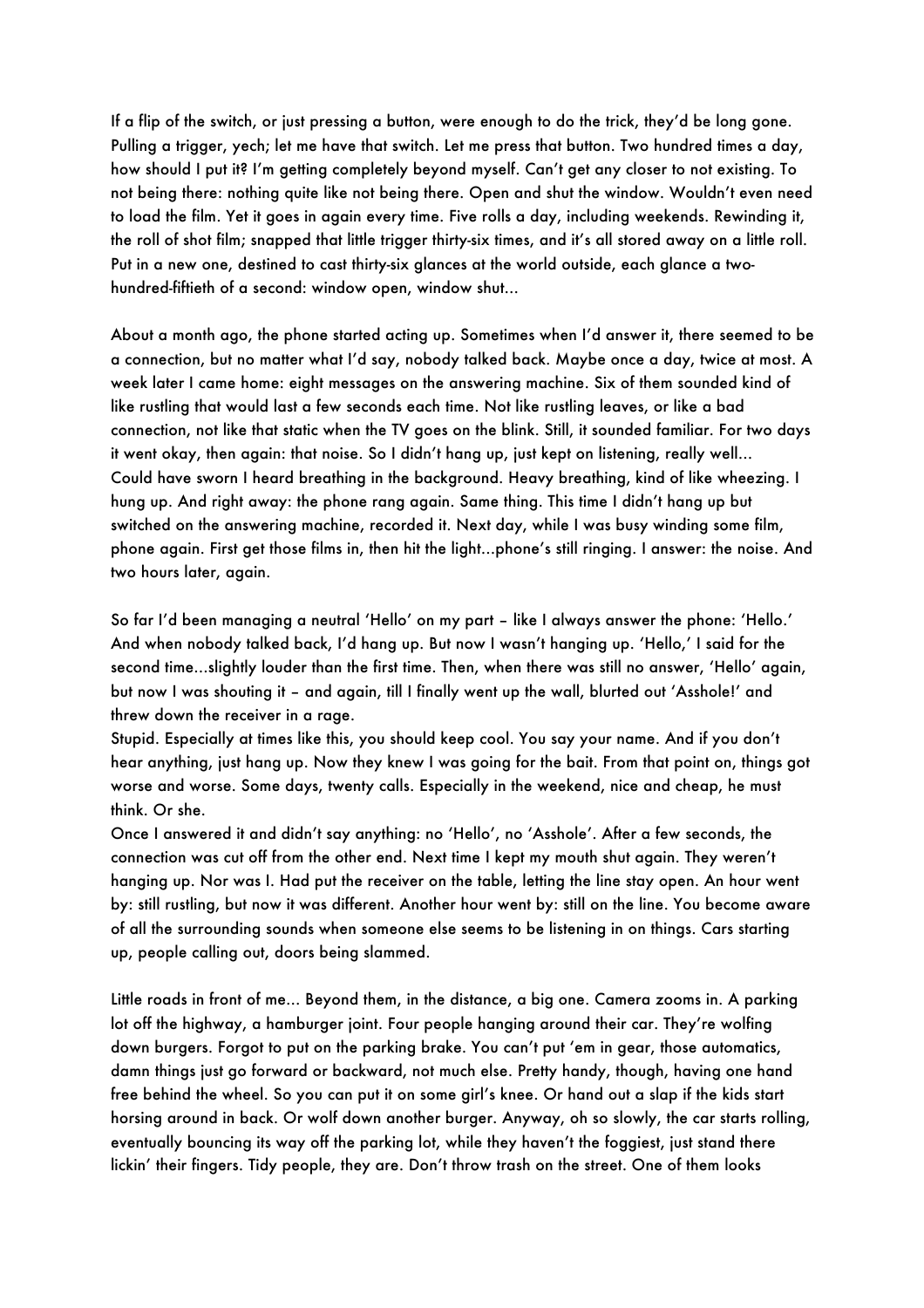around for a garbage bin and, out of the corner of his eye, sees the car disappearing over the edge of a bottomless pit: Oh my God. The others do an about-face, manage to get one last glimpse of the bumper. In unison: Oh my God.

That's how they are. No, that's not how they are. That's how we are. Some unexpected thing just has to happen, and it's Oh my God. Or Shit. Or Scheisse! In another country. Or Merde. In some other country. Depends on where you are. All of it poop: Shit, Scheisse, Merde – nothing but poop. Except you never hear the word 'poop' when someone's giving himself a rap on the knuckles. But you do hear Shit, Scheisse and Merde. Even in countries where poop comes from, people never say Poop when they go out and shut the front door, leaving the keys on the kitchen table. They'd rather say Shit, which is of course poop, but not in their language. Or they say Fuck. So you can see just how much influence our asses have had. That they're saying Shit and Fuck on the other side of the world. But not Oh my God – Oh my God is staying right here for the time being, in case things get out of hand. Here we are, at home on the couch – a Bud in one hand, burger in the other – and someone comes knocking at the door: who could that be? A flood of light on the doormat and a man in a three-piece suit, a camera crew behind him. Seventeen million, the jackpot! Won the jackpot! Oh my God. See, it doesn't necessarily have to be something terrible: just something we didn't count on. Like an orgasm. There we are, doing it...and sure enough, the earth moves: Oh my God. Now who would've thought... Did I come too fast? You crazy? Of course not, we were at it for at least a half hour. You were fantastic tonight. You really mean that? Gosh, what a relief: was I any good? To come or not to come. I was too nervous to come. Didn't you like it. She liked it, she says. Actually wasn't anything special. Me on top. But she liked it. Never know what she's gonna tell her girlfriends, though. He did fuck like Donald Duck. Anything's possible, you know. Or maybe the condom doesn't hold up. Yep... And what do we say then? That's when it's Shit all of a sudden. Lousy, but we do get it – things haven't gotten beyond us. The cheated-on spouse comes home: Oh my God. That goes beyond our comprehension. That's when you need to stretch it out to Oh my Gohohod. That's them. No, us, let's be honest, I'm part of it – heaven help me – I'm one of them. God have mercy on this humble creature; after all, he's one of us, this bunch of know-it-alls, the guy in the street. Women with the biggest asses. No, no putting down the mindless masses; no smugness. Blessed are the poor in spirit: for theirs is the kingdom of heaven. But Christ, what enormous butts: they get sealed air-tight to everything they sit on. The fattest women and the most disgusting fried-meat sandwiches in the world. Onions on top? Mayo, ketchup? In that order. First you had butts, then came the burgers. First the chicken and then the egg. Mighty good export product. A mouthful of grease for the whole world. And I admit: I'm part of it. So I guess I can say: Christ, what enormous butts. I hate us. Oh my God. He hates us. Yeah, I hate you all, your godawful burgers and your fat asses, your 'fighting for peace', whatever the fuck that is. If I see what I've seen up to now, if I look at that, then I can't help thinking it makes no damned difference who we are or how we're supposed to end up. I could care less. Marketeers in fantasy and illusion: that's us. Exporters of Shit and Fuck. As far as I'm concerned: let the bomb do the job. Hey, it's what we're good at. Go on, blow up the whole fuckin' mess, put a match to it, drop a bomb on it. Like dumping a bucket of water in the deep-fryer...a mushroom cloud of grease.

Listen, I'm just passing by. Don't really belong. One second and there it goes. Keep a distance, come in close and then beat it. Been so close they could touch me, a hundred thousand times. Maybe more if you add it all up, maybe a million. I can be damned fast. The fraction of a second you're within their reach. There we go, hot chickadee, another one and then: beat it. 'You're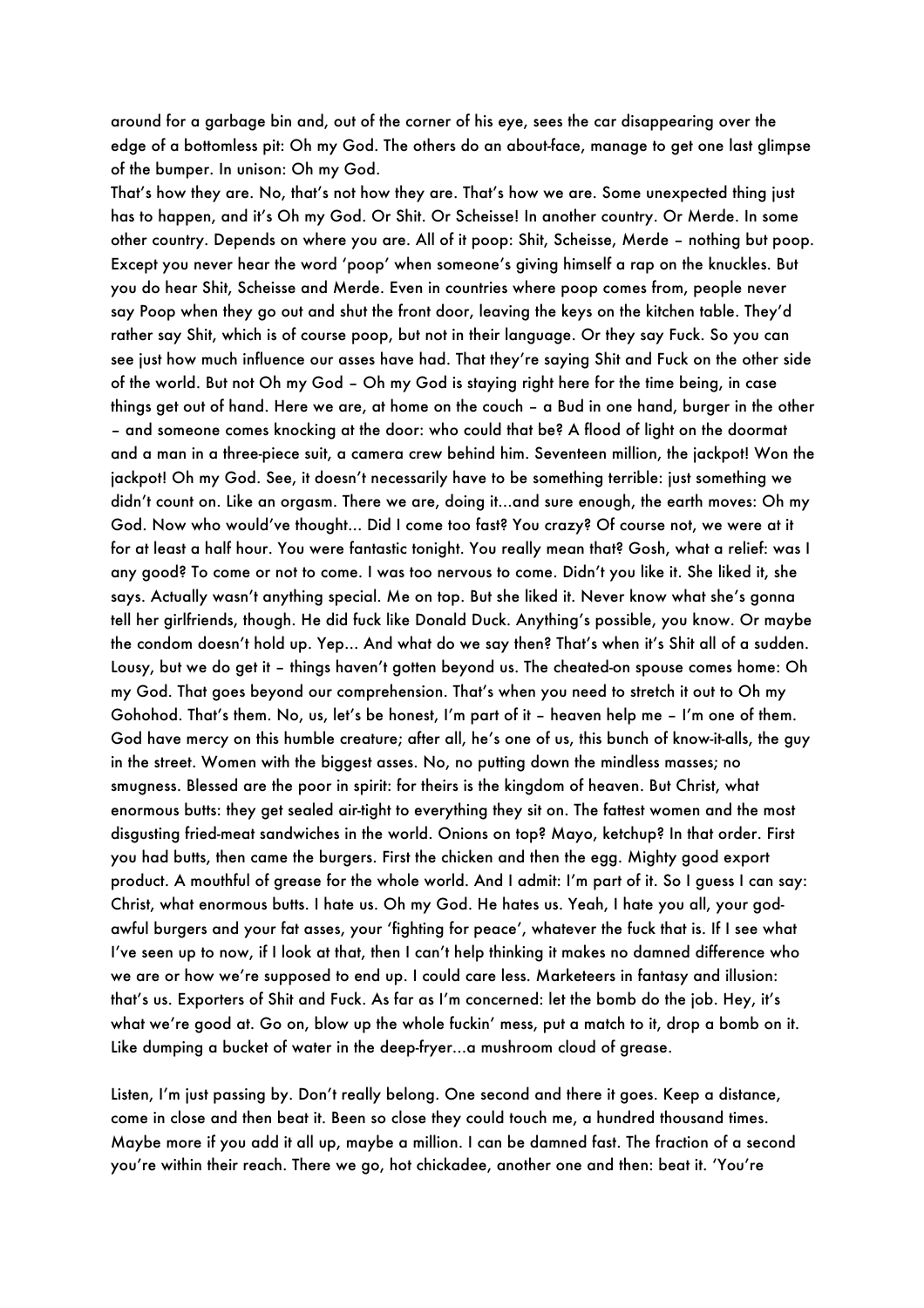immortalized!,' I call out just as they wonder: should I get mad or do I shrug my shoulders? You're not there, I tell myself, just remember, you're not there. So why pretend they are? One thing: don't look at them. Wherever you look, don't look at them, because they'll look back. You're not there, what'd I say now, you're not there, they're not there, they were only there for a moment at most. What they see of the world comes in through two holes in the skull. That gets shown upside down inside the brain, and then the brain turns it right-side up again. That's all there is to it. Everything we see is a projection. I'm one too. I'm no different, I know. But still, I don't belong. They do. I've got something that lets me see more. My treasure. I have two holes, too, but an extra one as well. Don't need to measure. Here it's one-thirtieth/one-point-eight. Under the lamp. There, to the right, one-eighth/one-point-four. Needs a flash. The stars keep orbiting around each other without touching. Only once in a great while does one bump into another. And that one time: broken leg, rib. They hurtled over me, didn't even see me standing there. Nor did I see them. My eyes were somewhere else. Three passersby hurtled over a fourth. I don't like us – we made a mess of it. All of us. All of you too. A whole audience passing by. Me here, you there, at a proper distance. One second and there it goes. Gone just like that, as though we were never there. I'm pretty fast with the camera when I have to be. Can you hear me okay? If I stand here? Say something. Am I part of it all? Part of the crowd? Am I part of it?! Say something for god's sake, don't just sit there. Do we go together or not? Cat got your tongue? Put up a finger then. Have we got anything to do with each other? Or not. We're just passing by. So what's the deal with that switch – given it any thought? How'd it work out? Is it that difficult to come up with a decent conclusion? Doesn't really mean a damn thing. Don't take it so seriously. Are we together here? Put those fingers up! Fingers! No? Okay, fine. We're not together. And what about right here, right now: are we together? Fingers! Aaah, Christ. Fingers! No, this isn't bullying the audience. It's trying to get closer. And you sandbags just sit there. Nobody's even coughing. Just look – with your eyes! Started too early, I guess, got to the point too quickly – timing's off. They want to be tickled, not talked to. Hmm, what a shame. Are we together or not? And what about here? No, we're not together – I'm not with you. You can be a stranger anywhere, everywhere, even at home. Hear what I'm saying? And here? Like this?

Don't know where it went wrong. With me. I was down, having a hard time. And getting back up again wasn't in the picture. So did it actually go wrong? Can an experiment be said to go wrong? Every result is one – even a negative result. An experiment that took fifty-seven years. More or less. Won't take me that long. A couple more months, six at most. Every once in awhile I catch myself saying goodbye. It's just one extra step. I've been practicing absence for years. Now my time's come...it's on the way. Grass, asphalt, trees, lampposts: how much longer do I get to look at them? Chats with the kids, maybe. Success with women, no. The display windows, my friends, my wife. Gotta hang on to the light. You guy's 'll never guess who's got cancer this time, I said when I got home. Three guesses and they still didn't get it. I was down, got behind it, got on top of it. But I'm still on the outside. Sometimes I do look, sometimes I don't, shove my nose right into it, a few steps back, pushed that button a million times. Piles of it at home, go and take a look if you don't believe me. It slipped by me. Just wouldn't show its face. What? Life, for god's sake. What? Life, goddammit. Life and the flesh of women: one and the same. Slipping some moist undies off a woman's ass, the first time you're allowed to undo her bra, take out what's in it. Yeah, it can be disappointing at times, but what the hell, let it be disappointing, you've got a woman on top of you, under you, over you, beside you. Let your hand go through her hair, put your nose in her armpits;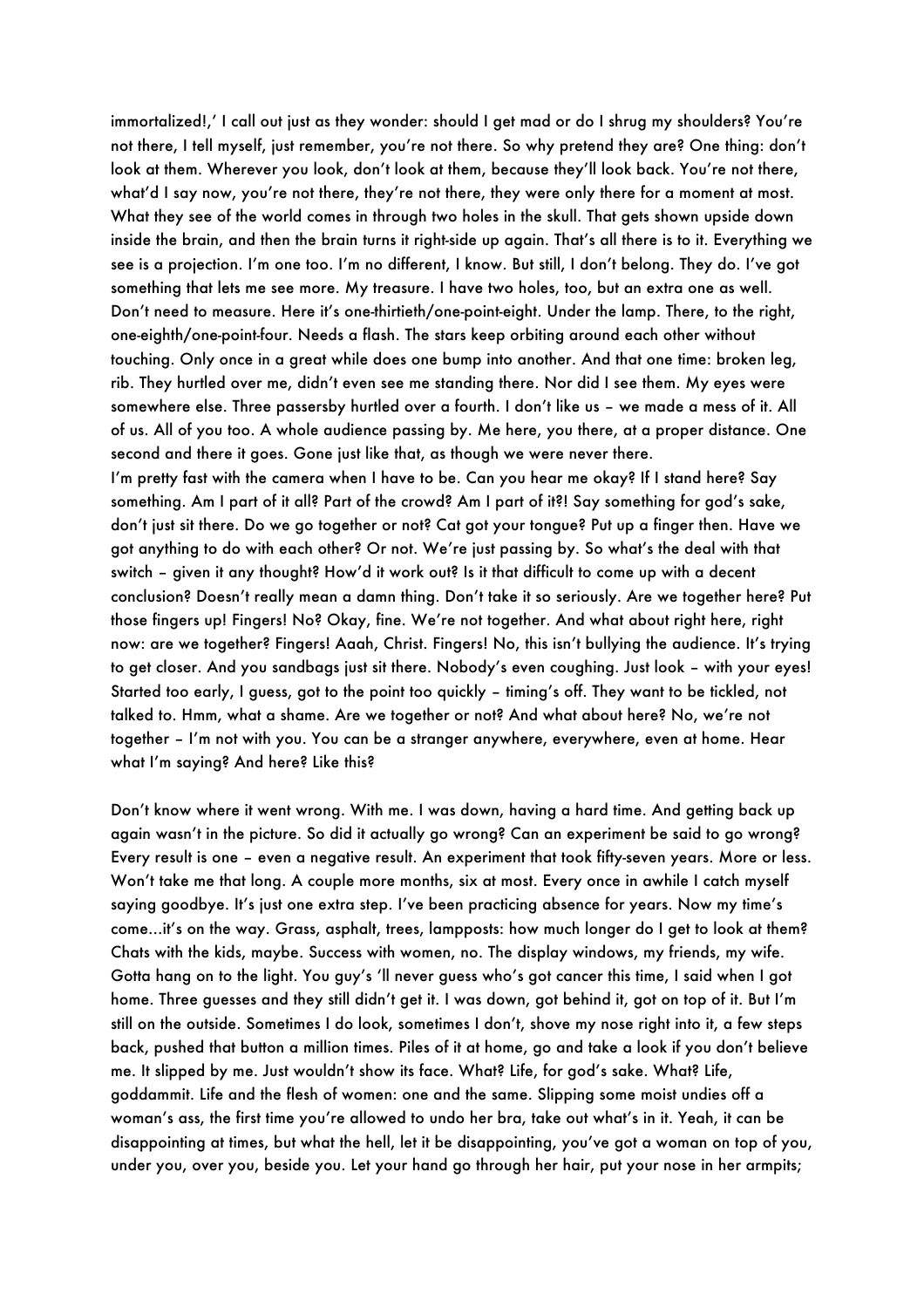she smells like soap and a little sweat. You'll never have her: dream away. The closer you get, even when you dive in all the way, get completely taken in - a woman's flesh will always remain untouchable. You put your hand on it, and that's how far you get. The ultimate abstraction: a woman's flesh. Close and far away. Even if you sink your teeth into it. It's pulling at me. I feel it pulling. But it isn't. I'm pushing. It isn't doing anything, just heaving slightly. Fucking and shoulder slapping: those are the points of contact within the realm of a man's physical capacity.

Was I actually paying attention? Those billions of thoughts I've had... Those billions of glances I've cast. All those times I've had a spoon in my hand, lifted it to my mouth. And put my hand on a thigh... Those hundred thousand cups of coffee: did I really taste them? Occasionally, in a photograph, something might just happen to float to the surface. No, really, I'm serious. The realization that things aren't quite the way you'd been thinking for so many years. As if the world you thought you were looking at is just one of the many pairs of glasses you could've been wearing. My treasure from the woods. The treasure that'll let me see through everything. See what is. Not select, just see. Pompous people? Laugh your head off. Resentful ones? A cryin' shame. Are they there? Not just dozing? Are those eyes open when the front door shuts behind us, when the first steps of the day hit the sidewalk? Rows of parked cars, lampposts, too familiar to be seen. You've got to put them at an angle before they strike the eye. Something's got to go wrong. Only when it comes charging at me do I see a car. Or there has to be an urge. Only when I want to lock up my bike do I see the lamppost. Only when I step in it do I see the dog turd. A cry for change can be heard all over in all kinds of ways. The world just ain't good enough. It's gotta get better. But what if we haven't even seen that world and are all living in a big daydream?

Sunday morning, phone rings at seven-fifteen. Before I pick up, I grab a metal ruler off my desk and go over to the kitchen table with the plastic tablecloth. 'Hello', I say like I always do. No answer. Whack the ruler on the table twice, full blast: phone right next to it. Then I hang up. Radio silence the rest of the day – till ten o'clock at night, when the party starts all over again. The nut'll be sure keep his or her ears away from the phone this time: I mean, that ruler trick'll only work once. So I stay on the line, like last week. Pushed the 'mute' button to block out any sounds in the house. Why didn't I think of that before? Next morning, nine o'clock: turns out the line's still at it. Local calls cost about five cents a minute in the evening and weekend. So it cost him or her, say, twenty-four fifty in all. That sound does remind me of something – seems as though it's slowing down. Or the wind is dying down... Maybe a heavy downpour – with hail. Yeah, could be hail.

Out and about, getting a move on, looking serious, carrying a briefcase and feeling like part of the bustling office world that takes over the city from nine to five. Streets are flooded with people. I'm nothing, I'm not anything at all. Might take awhile before that sinks in. Could just as well have not been there. No loss – wouldn't have been there. You have to have gone through the mill before really believing this. What's a turning point? When you suddenly become someone else, become the way you want to be. All those years, being that decent guy, even with that big mouth of yours. There's never any turning at all. Yeah, pages maybe. You think something's changed; a few doors open, then they shut. And there you are again, out on the street, like old times. Force of habit keeps on pushing you back into the straitjacket that you want to tear off. You don't learn from experience: every occurrence is unique – no such thing as repetition. To be struck dumb, as though someone came up to you and put a gun to your head. Trembling until your nerves are shot and can only say: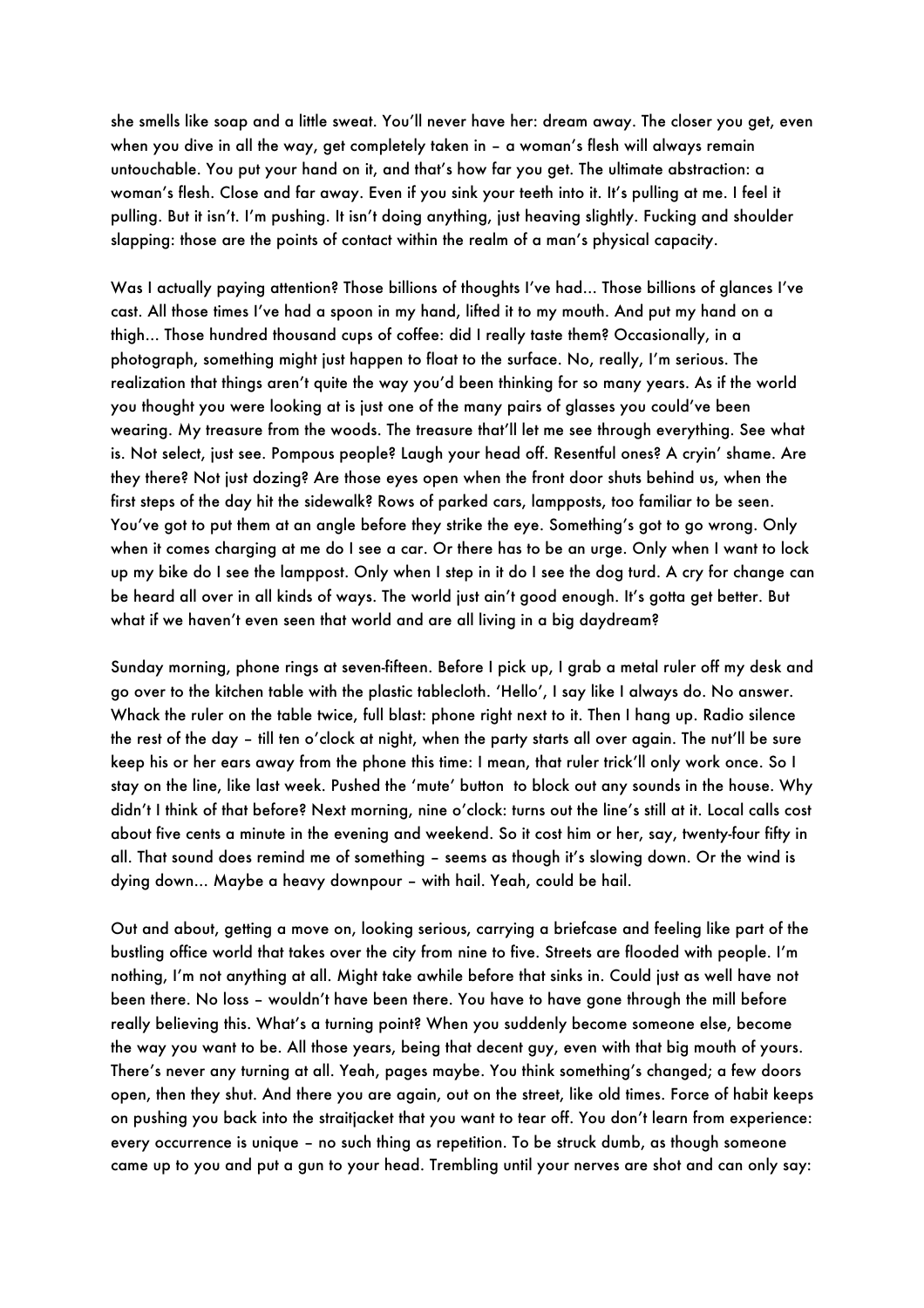go ahead and shoot, pull that trigger, I'm nothing, not even a speck you can flick off your shoulder. Haven't got a thing to say about what happens in my life. I'm powerless, meaningless, helpless. That means you're free, you can go wherever you want, the gun to your head is your liberation. In other words: live your life, don't be afraid, don't be jealous, there isn't anything to want, don't count on a single thing, the trigger can be pulled any second, we just don't get to say when. Step on the gas and get the hell going.

Same as with everyone else: there's a heart beating inside. And you get hungry. You've got eyes like anyone else. What you see can't be all that far off track. Even if you don't let anything get to you (since you aren't anything anyway) that's still no guarantee for even a modicum of success. It won't ever really be easy to see what you didn't see. You've gotta work at it. Not with ideas in your head, but with what happens right in front of you. Stop complaining, stop worrying, just push that button, flip that switch, don't ask questions. That old fart, who's interested in an old fart? By the time you get the photographs back, you weigh less than a feather from asking yourself questions, calling yourself all kinds of names. But not when you're out with the camera. Go on, take that shot. You've got all the time in the world to print it – or not – but if you don't take it now: you've got nothing. Shit, Oh my God, Fuck.

Several times today I had to think, for no reason at all, of the stoplight at that intersection across from the diner, where an Esso station used to be. That light where you end up when you come out of the tunnel and either head uptown or downtown or out to Brooklyn or Queens.

I don't choose. I'm against everything. Until I make a choice. Then I'm for it. That's why I don't choose. Why don't you choose? Hey, you're an old hands at that. Twenty kinds of cigarettes to smoke. Forty channels on TV, forty channels, all with the same gooey sauce. You choose. I don't choose. I seek. That one moment when everything becomes clear and acquires meaning. It's best not to look. Sometimes I can manage that, actually most of the time. Let the camera do the job, in time with the click of the shutter. Meaning is everywhere. It's just difficult to capture...slips away the minute it feels like it's being watched. Always go after the extremes. There isn't much in the middle. That noise... No, not a downpour. There's a certain rhythm to it, a resonance. Wait a second, switches being flipped really fast. Possible. Or a shed full of cars with ignition problems. Naa, not enough rhythm.

What if there isn't some nut behind this? What if there's some technical defect in the phone, something wrong with the line? Say my number is being used to call outside the country, you do hear about that... Or the phone is picking up signals not meant for it. Everyone's saying: maybe you should consider the possibility of a woman who's been rejected.

A letter from the phone company. They can't do anything. Evidently the calls are always made from different numbers. That's what I suspected. Four calls in a row that week. Then nothing for awhile...till an envelope with no return address shows up in my mailbox. The handwriting is shaky. In it is a postcard: two waterlilies on an idyllic pond. Written on the back is: "I don't choose."

Didn't hear anything for a week. Then got the noise, whatever it might be, on the answering machine again, but now it was slower than before. Didn't hear anything for another week. Then one time, complete silence. Next day, the noise: three times. Early one morning, the phone rings. I was in bed, had the phone next to me. Here we go again...like clockwork. Forget the answering machine: I pick up.